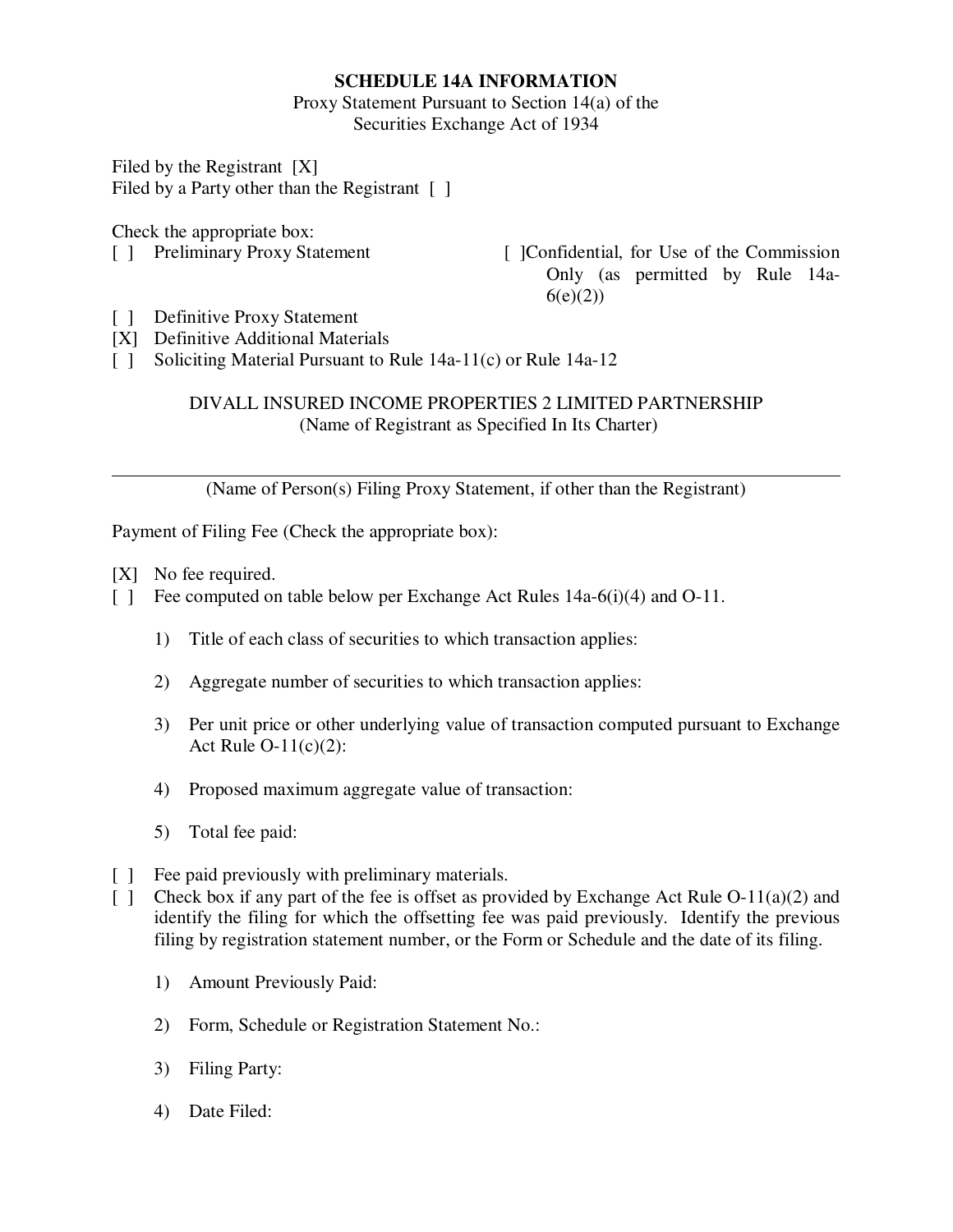# **IMPORTANT NOTICE REGARDING THE INTERNET AVAILABILITY OF CONSENT MATERIALS**

May 20, 2011

# Re: **The biennial consent solicitation of the Limited Partners to the sale of all of the Partnership's Properties and dissolution of the Partnership**

Dear Limited Partner:

This letter is being sent to you and the other Limited Partners in DiVall Insured Income Properties 2 Limited Partnership ("DiVall 2" or the "Partnership") to inform you that we are providing our Limited Partners an opportunity to consent to a sale of all of the Partnership's Properties and the winding-up and dissolution of the Partnership ("Proposed Sale and Dissolution"). The Consent Solicitation is made on behalf of the Partnership by The Provo Group, Inc., as General Partner of the Partnership (the "General Partner").

The Proposed Sale and Dissolution is the only matter that is the subject of this 2011 Consent solicitation. During the Consent process that occurred in May 2001, we expressed to you that if the majority of Limited Partners voted against the Proposed Sale and Dissolution (which, in 2001, 74% voted against the sale) that we would circulate a new Consent solicitation every two years to provide the Limited Partners' additional opportunities to submit their consent regarding such a sale. We conducted a similar Consent process in 2003, 2005, 2007. During the Consent of 2009, the majority of Limited Partners voted to extend the Partnership term ten years to November 30, 2020.

While in past years we have mailed the Consent solicitation materials to you in the mail, to reduce costs associated with printing and mailing these materials, the full 2011 Consent Statement and a Consent Card (along with our Annual Report) are available to you on the Internet. You can access, review and print all of the important information contained in the Consent materials, including a Consent Card, and voting instructions at www.divallproperties.com/relations.php. If you print the on-line Consent Card, please call DiVall Investor Relations at 1-800-547-7686 for your specific investor label information that must be included on the Consent Card prior to executing and mailing. If you would like to receive a paper copy of the full 2011 Consent Statement and or a Consent Card at no charge to you, you must request one by telephone at 1-800-547-7686 (DiVall Investor Relations), by email toedevera@phxa.com, or via the Internet at www.divallproperties.com/newsletter.php, by June 10, 2011 to facilitate timely delivery.

No meeting will be held in connection with this 2011 Consent solicitation. Only Limited Partners of record at the close of business on April 30, 2011 will be entitled to vote by executing and returning a Consent Card. A fully labeled, executed and signed Consent Card should be mailed to independent Consent tabulator, Phoenix American Financial Services, Inc. ("Tabulator"), located at 2401 Kerner Blvd, San Rafael, CA 94901. Only fully labeled, executed and signed Consent Cards received by the Tabulator on or before June 30, 2011 will be counted.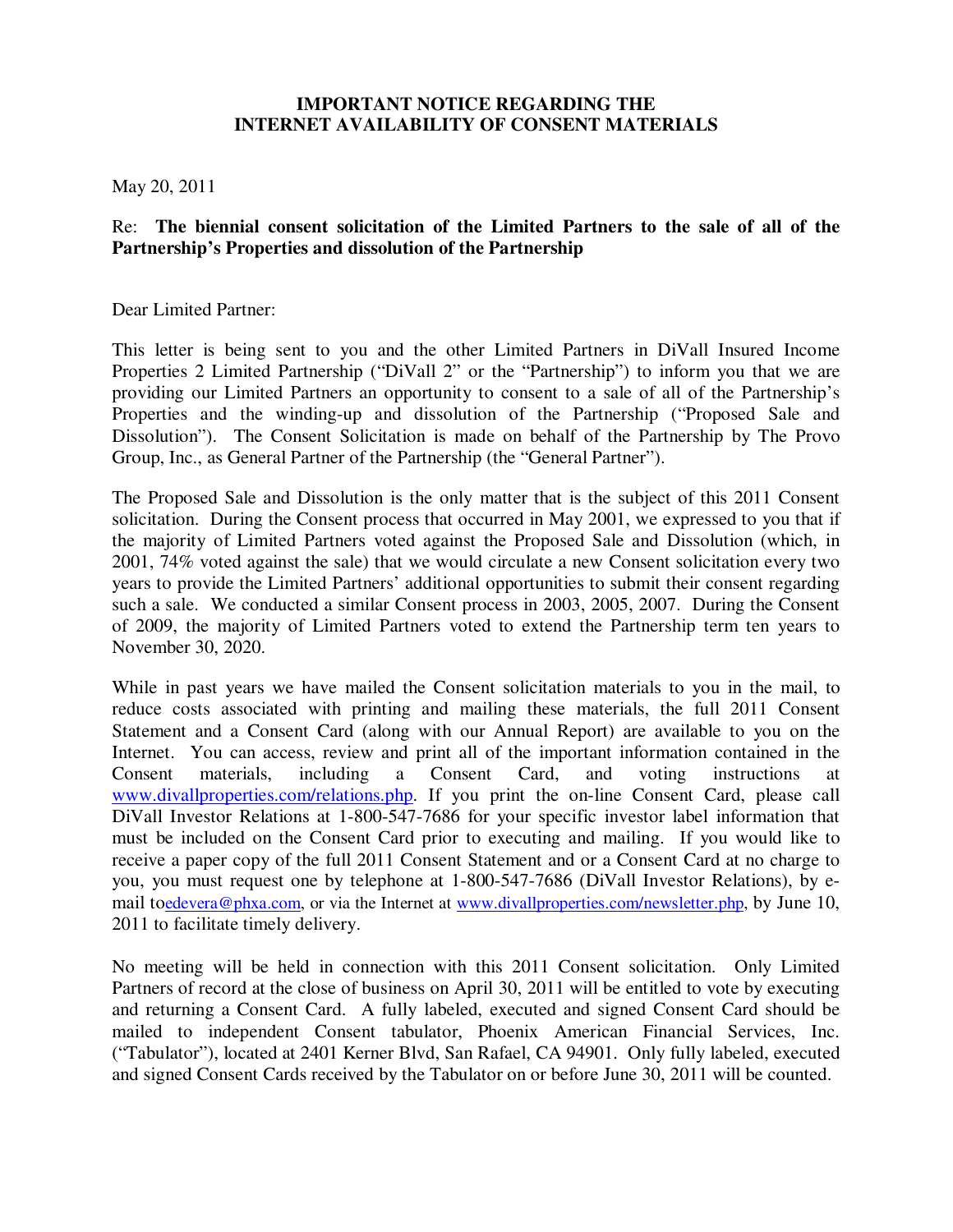Although we are soliciting consents to poll the Limited Partners, the General Partner recommends a vote "AGAINST" the Proposed Sale and Dissolution. A vote "FOR" the Consent will authorize the Partnership to proceed with the sale of all of the Partnership's Properties, which would result in the liquidation and dissolution of the Partnership. Because the Proposed Sale and Dissolution requires a majority of "FOR" consents to pass, a vote to "ABSTAIN" and the failure to return a Consent Card will have the same effect as a vote "AGAINST".

This letter is not a form for providing your consent and presents only an overview of the more complete Consent materials, which contain important information and are available on the Internet or by mail upon request as described above. The General Partner encourages you to access the Consent materials and review them carefully before mailing in a fully labeled, executed and signed Consent Card.

Sincerely,

**The Provo Group, Inc., as General Partner** of DiVall Insured Income Properties 2, Limited Partnership

By: /s/Bruce A. Provo Bruce A. Provo President

Enclosure